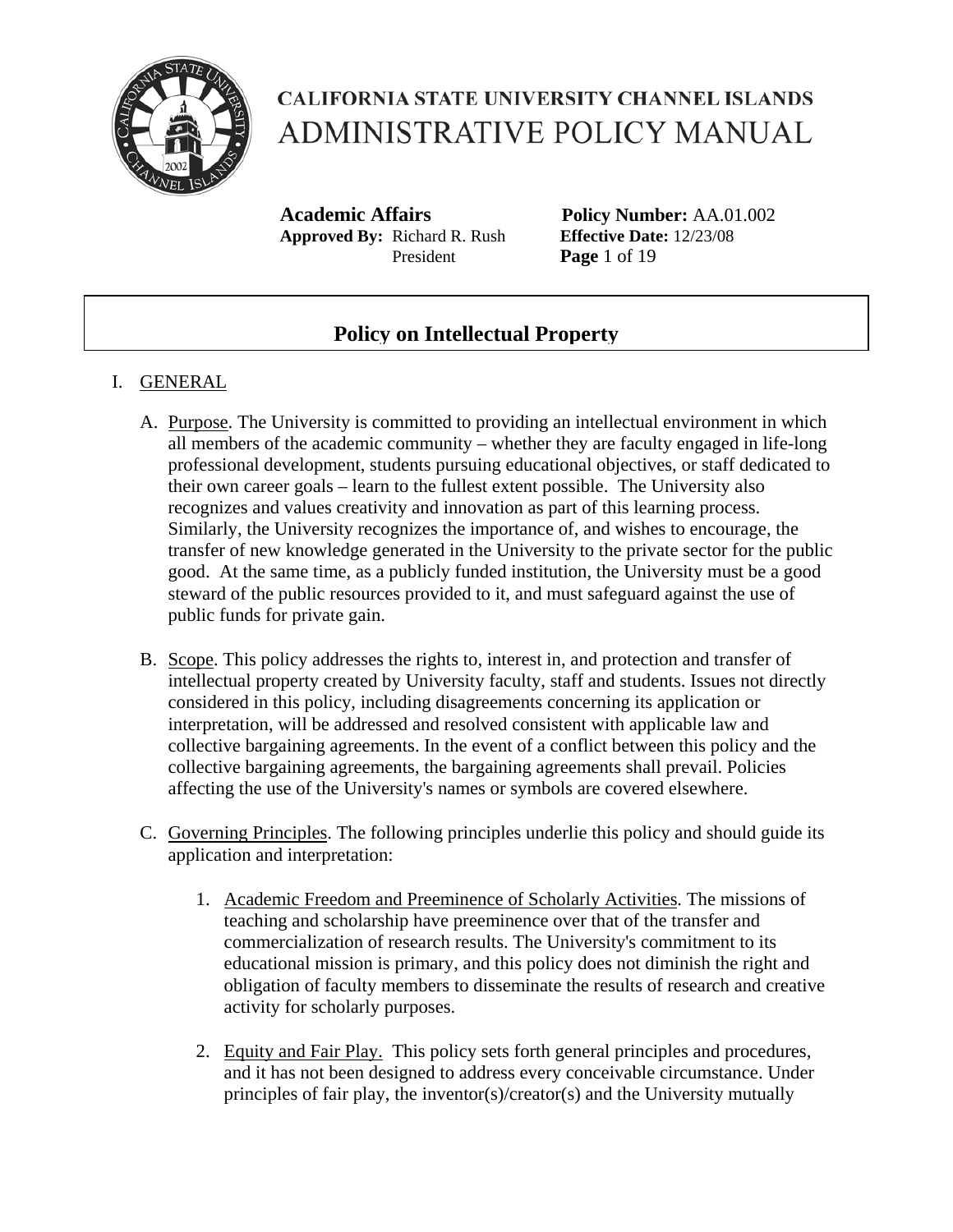

**Academic Affairs Policy Number:** AA.01.002 **Approved By:** Richard R. Rush **Effective Date:** 12/23/08 President **Page** 2 of 19

### **Policy on Intellectual Property**

operate so that no one will unfairly exploit inadvertent errors or omissions in the written policy. If the need for corrections or exceptions to this policy is identified, appropriate recommendations shall be made to the President.

- 3. Mutual Trust and Goodwill. Throughout all phases of the creation and implementation of this policy, it is assumed that all members of the University community will be guided by a sense of mutual trust and goodwill. In the event of future controversies regarding the rights to intellectual property, the commercialization of particular property, or in the interpretation of this policy, all parties should recognize that mutual trust and goodwill were fundamental tenets in the forging of this policy.
- 4. Faculty Governance and Review. University faculty, through the Intellectual Property Review Committee (see 3A.2), shall play a primary role in the establishment and periodic revision of this policy, and in the review and recommendation of resolutions to disputes arising under it. This committee shall have a majority of members who are Unit 3 faculty and shall be chaired by a faculty member.
- 5. Transparency. The principle of transparency promotes both the disclosure and avoidance of actual and apparent conflicts of interest associated with external commercial activities.
- 6. Reasonableness in Licensing. When the University owns intellectual property under this policy, the inventor or creator shall normally play an active role in the entire licensing process, including consultation and/or approval of licensing decisions, particularly where the inventor/creator has no financial interest in the licensee. Otherwise, such participation shall be consistent with conflict of interest regulations or University policy.
- D. Policy Application. This policy takes effect immediately and supersedes all prior intellectual property policies.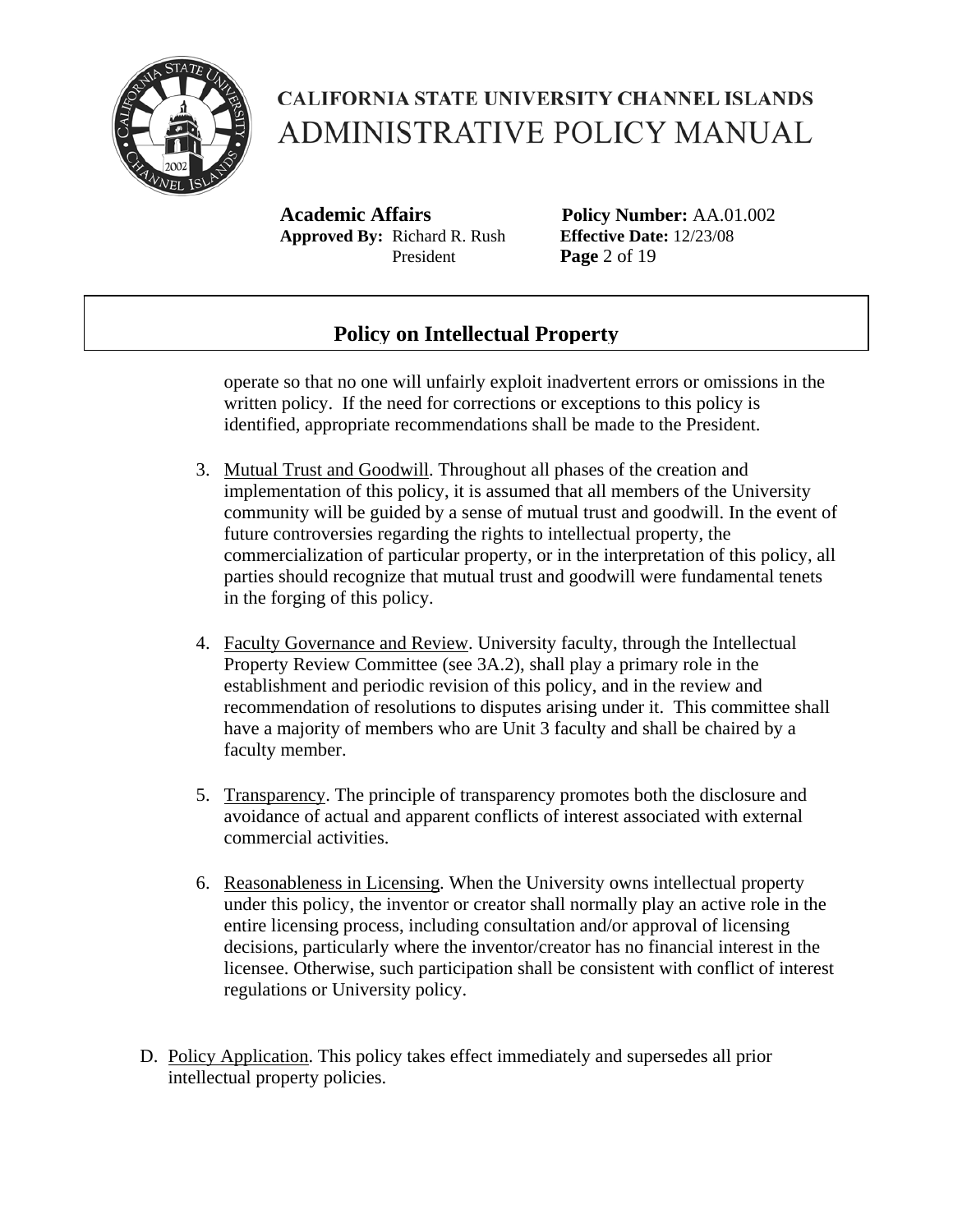

**Academic Affairs Policy Number:** AA.01.002 **Approved By:** Richard R. Rush **Effective Date:** 12/23/08 President **Page** 3 of 19

### **Policy on Intellectual Property**

- E. Key Terms. For purposes of this policy, the following key terms are defined as follows:
	- 1. "Intellectual property" means inventions, discoveries, innovations, and copyrightable works.
	- 2. "Inventions," "discoveries," or "innovations" include tangible or intangible inventions, whether or not reduced to practice and tangible research products whether or not patentable or copyrightable. Such research products include, for example: computer programs, integrated circuit designs, industrial designs, databases, technical drawings, biological materials, and other technical creations.
	- 3. "Copyrightable works" mean original works of authorship fixed in tangible media of expression.
		- a. "Works of authorship" include literary, musical, dramatic, audiovisual, architectural, pictorial, graphic and sculptural works and sound recordings. Computer programs are works of authorship to the extent they are protected by federal copyright laws.
		- b. "Tangible media of expression" include physical, digital and other formats now known or later developed from which copyrightable works may be stored, reproduced, perceived or otherwise communicated, either directly or with the aid of a machine or device.
	- 4. "Software" means computer instructions (algorithms and code), data and accompanying documentation.
		- a. "Algorithm" means a logical arithmetical or computational procedure that if correctly applied ensures the solution of a problem.
		- b. "Source code" means an original computer program written by a programmer in human-understandable form. It is converted into the equivalent object code (written in machine language) by the compiler or assembler in order to run on a computer.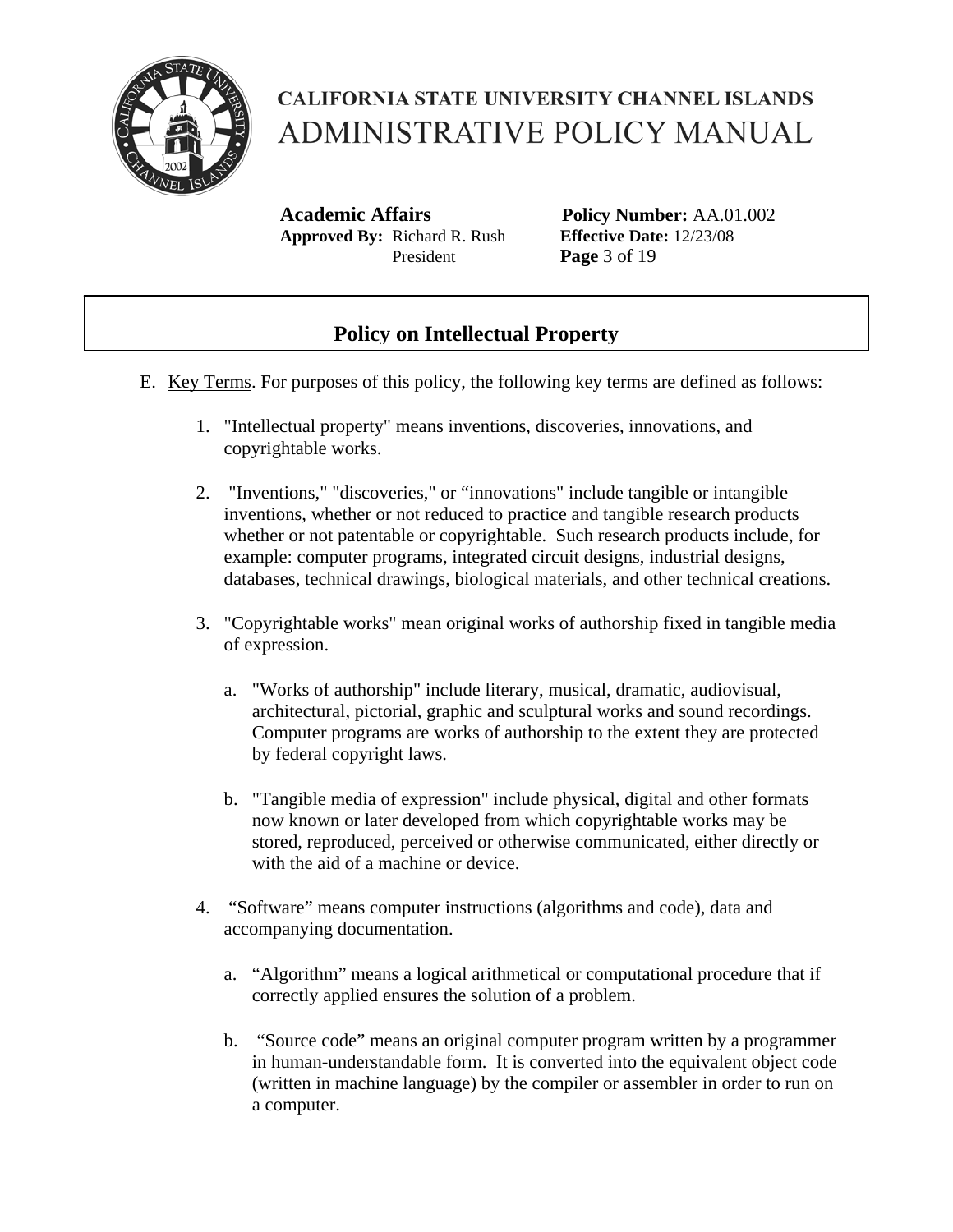

**Academic Affairs Policy Number:** AA.01.002 **Approved By:** Richard R. Rush **Effective Date:** 12/23/08 President **Page** 4 of 19

### **Policy on Intellectual Property**

- c. "Object code" means the form of a program that is executable by a machine, or usable by an assembler that translates it directly to machine-understandable language. This form of software is not readable or modifiable by human beings other than through extraordinary effort.
- 5. "Net proceeds" means the net amount received in each fiscal year from the transfer or licensing of intellectual property after deduction of all accrued costs reasonably attributable to such intellectual property, including without limitation any reasonable expense of patent prosecution, protection and litigation, and commercialization. Such direct costs typically include: legal filing fees; patent application, issuance and maintenance charges; transfer or licensing costs; and product development costs. All expenditures, special advances and repayment terms shall be identified and detailed in writing at the time they are made. The time of regular University and CSUCI Auxiliary Organization personnel will not be included in the determination of costs attributable to intellectual property protection and commercialization.
- 6. "Equity interest" refers to beneficial rights (such as royalties) derived from intellectual property owned by another.
- 7. "Disclosure statement" means a written general description of a creation by the creator used to help assess the nature, extent and likely intellectual property interests in and development potential of the creation.
- 8. "Faculty" means members of Collective Bargaining Unit 3, as well as visiting professors, volunteer professors, and other individuals who may temporarily carry out research and creative activities at CSUCI in a capacity other than staff or student.
- 9. "Staff" means all non-faculty employees of the University or the Auxiliary Organization.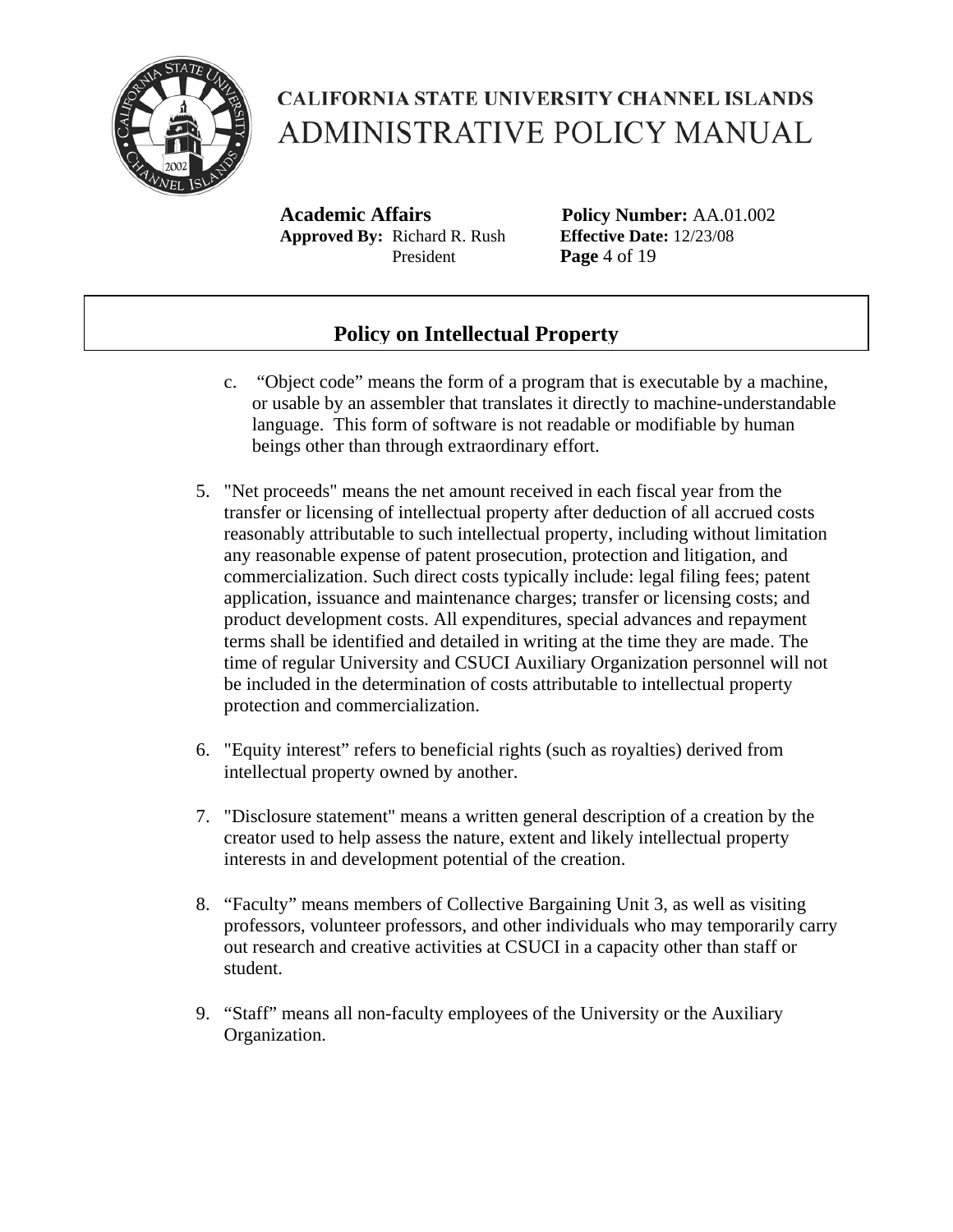

**Academic Affairs Policy Number:** AA.01.002 **Approved By:** Richard R. Rush **Effective Date:** 12/23/08 President **Page** 5 of 19

### **Policy on Intellectual Property**

- 10. "Student" means any individual enrolled in the University, or working in a student capacity under the auspices of the University/ Auxiliary Organization even if not enrolled at the time, including members of bargaining unit 11.
- 11. "Sponsor" means any external individual or entity, whether public or private, that enters into a formal agreement with the University or Auxiliary Organization, whereby the Sponsor provides support for a project to be carried out by University faculty, staff and/or students.
- 12. Auxiliary Organization. Auxiliary organizations are non-profit corporations that are affiliated with the campus and recognized in good standing by the Chancellor. At this writing, auxiliary organizations include the CSUCI Foundation, Associated Students of CSUCI, and University Glen.

#### II. OWNERSHIP AND OTHER INTEREST

- A. Copyright.
	- 1. Framework. This section deals with the ownership of copyrightable intellectual property created by faculty, staff and students (in separate sections). Faculty creations are governed by section II. A. 2; staff creations are governed by section II. A. 3; and student creations are governed by section II. A. 4.
	- 2. Faculty Creations.
		- a. Faculty own the copyrights resulting from normal faculty bargaining unit work. These works include (but are not limited to):
			- (1) scholarly paper
			- (2) works of art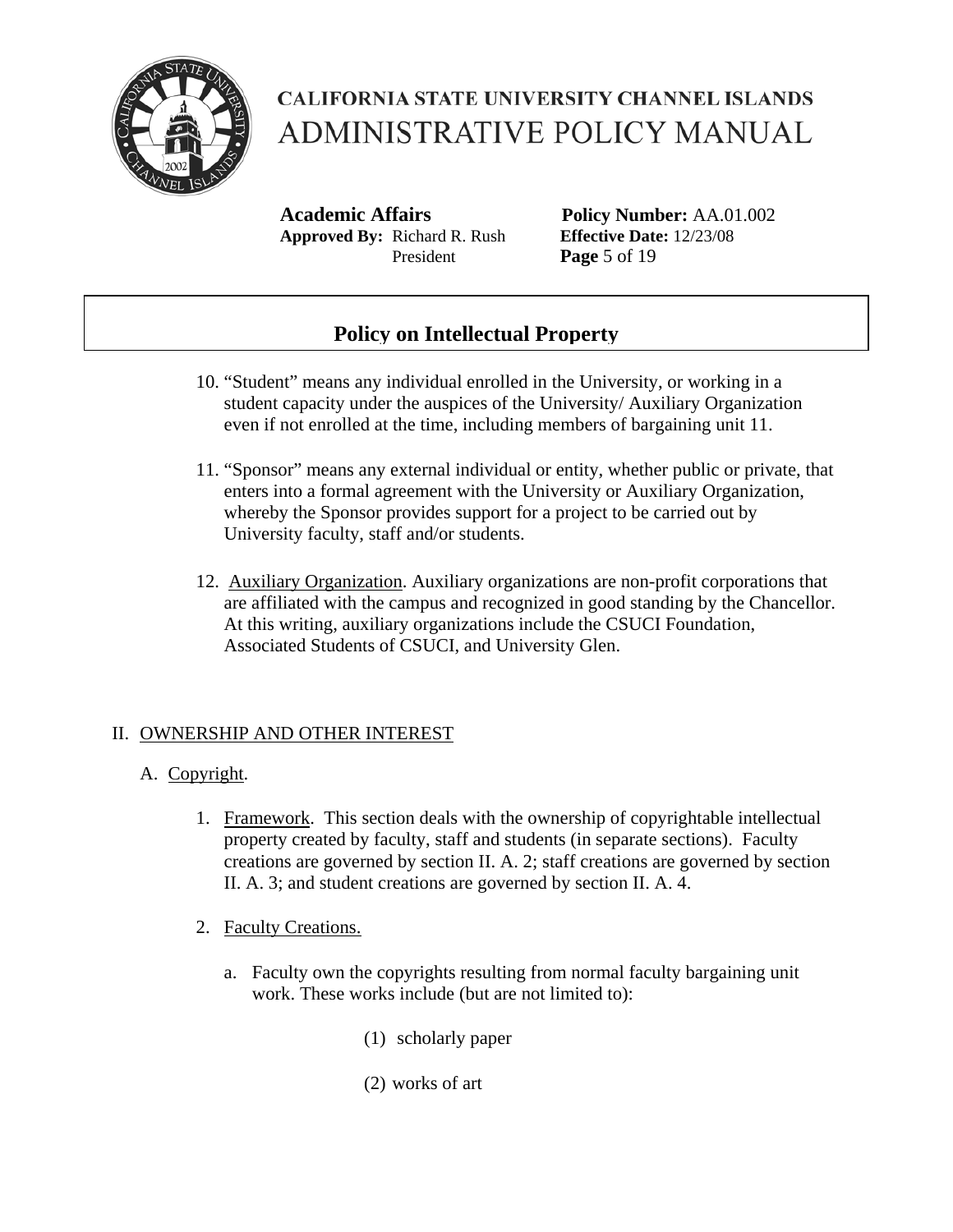

**Academic Affairs Policy Number:** AA.01.002 **Approved By:** Richard R. Rush **Effective Date:** 12/23/08 President **Page** 6 of 19

#### **Policy on Intellectual Property**

- (3) syllabi
- (4) course content (assignments, materials)

The University's equity interest is determined by the circumstances listed below.

- b. If the University provides extraordinary support toward the creation of copyrightable property, the faculty will own the copyright but the University will be entitled to an equity interest in the profits derived from the commercialization of the intellectual property, according to the provisions in section II.D.
- c. If the University initiates a creative project, solicits voluntary faculty participation in the project, and provides funding for the project, possibly including compensation/reassigned time for the faculty member, the University will own the intellectual property rights developed through the project unless the University agrees to share ownership. A written document, signed by the faculty member prior to initiation of the project, will be executed to acknowledge the University's ownership, or sharing arrangement, and the faculty member's commitment to cooperate with the University, at University expense, to protect and commercialize the intellectual property. Should the parties agree, the University may opt to share with the faculty involved any profits that result from the intellectual property created on the project. Such agreement, and the details of profit-sharing arrangements, shall be recorded in a written document, signed by both parties, which shall supersede this policy to the extent that any provisions conflict.
- d. If the University/Auxiliary Organization and an outside sponsor enter into an agreement to carry out research or other creative activity involving faculty, the faculty who participate in the project shall comply with the conditions of the agreement regarding ownership, protection and licensing of intellectual property developed under the agreement, and may be required to agree in writing that they will so comply. Copyright terms of such agreements, even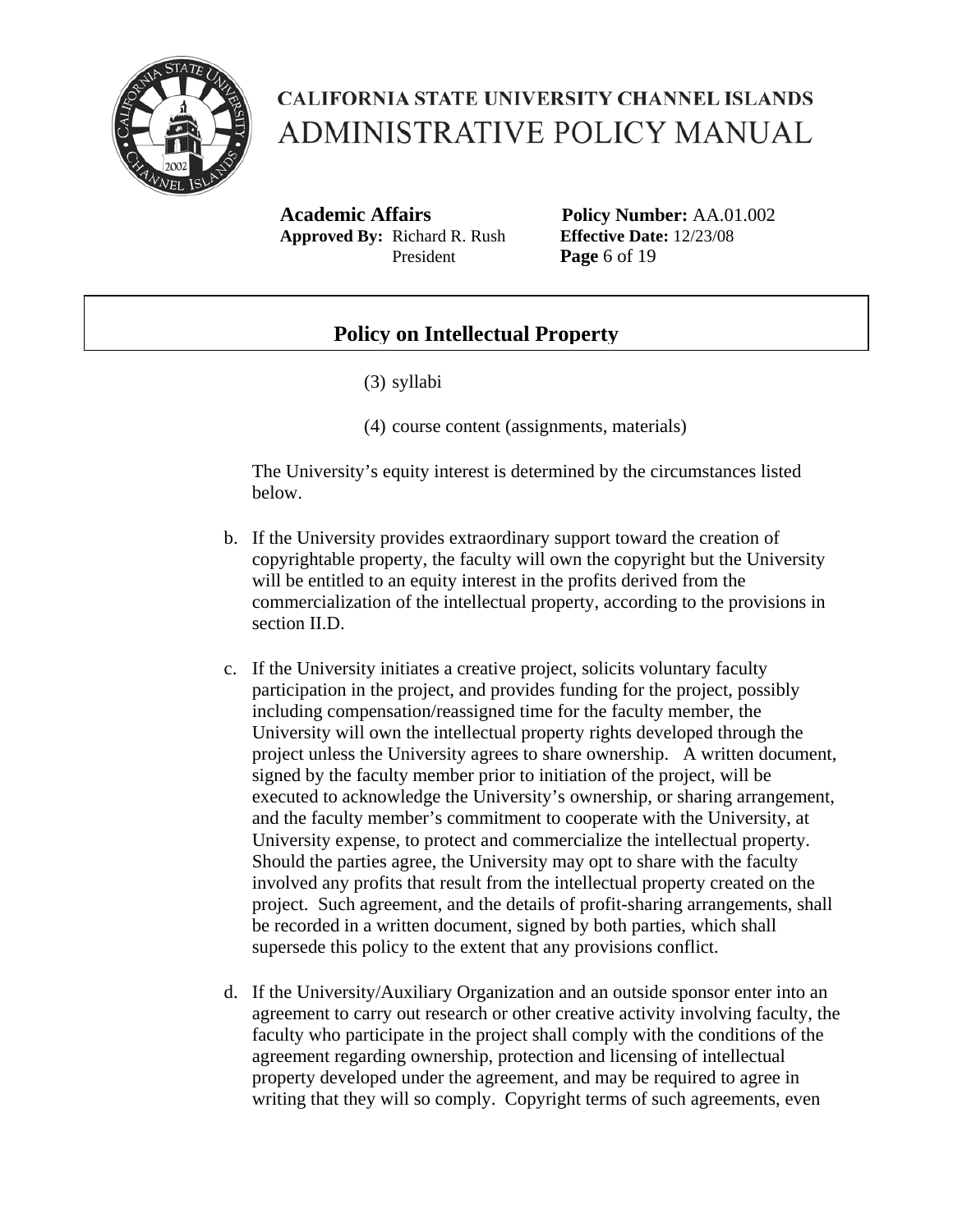

**Academic Affairs Policy Number:** AA.01.002 **Approved By:** Richard R. Rush **Effective Date:** 12/23/08 President **Page** 7 of 19

### **Policy on Intellectual Property**

when they deviate from the provisions of this policy, will be negotiated with the sponsor by the AVP for Research and Sponsored Programs, with the consent of the faculty involved and the appropriate Dean(s).

#### 3. Staff Creations.

- a. The University owns the copyright to works created by University staff in the course and scope of their employment.
- b. Staff persons own the copyright to all works created by them without the use of University resources and developed outside the course and scope of their employment, and the University has no equity interest in any proceeds derived from them. Staff persons are advised to notify the AVP for Research and Sponsored Programs about their external activities if they have concerns that the University might claim ownership interests in any intellectual property resulting from those activities.
- c. The University or Auxiliary Organization may employ or engage individuals under specific contractual terms that allocate copyright ownership rights between the parties in a different manner than specified above. Such agreement(s) shall supersede this policy to the extent that any provisions conflict.
- d. There may be occasions when University staff also serve as faculty for the University. Under these circumstances, written agreements should be entered into in advance of undertaking any research or creative activity to clarify whether the individual is acting in their staff or faculty capacity in carrying out the activity. Unresolved questions on ownership may be directed to the Intellectual Property Review Committee and a recommendation regarding ownership rights will be made to the President. Such agreement(s) shall supersede this policy to the extent that any provisions conflict.
- 4. Student Creations.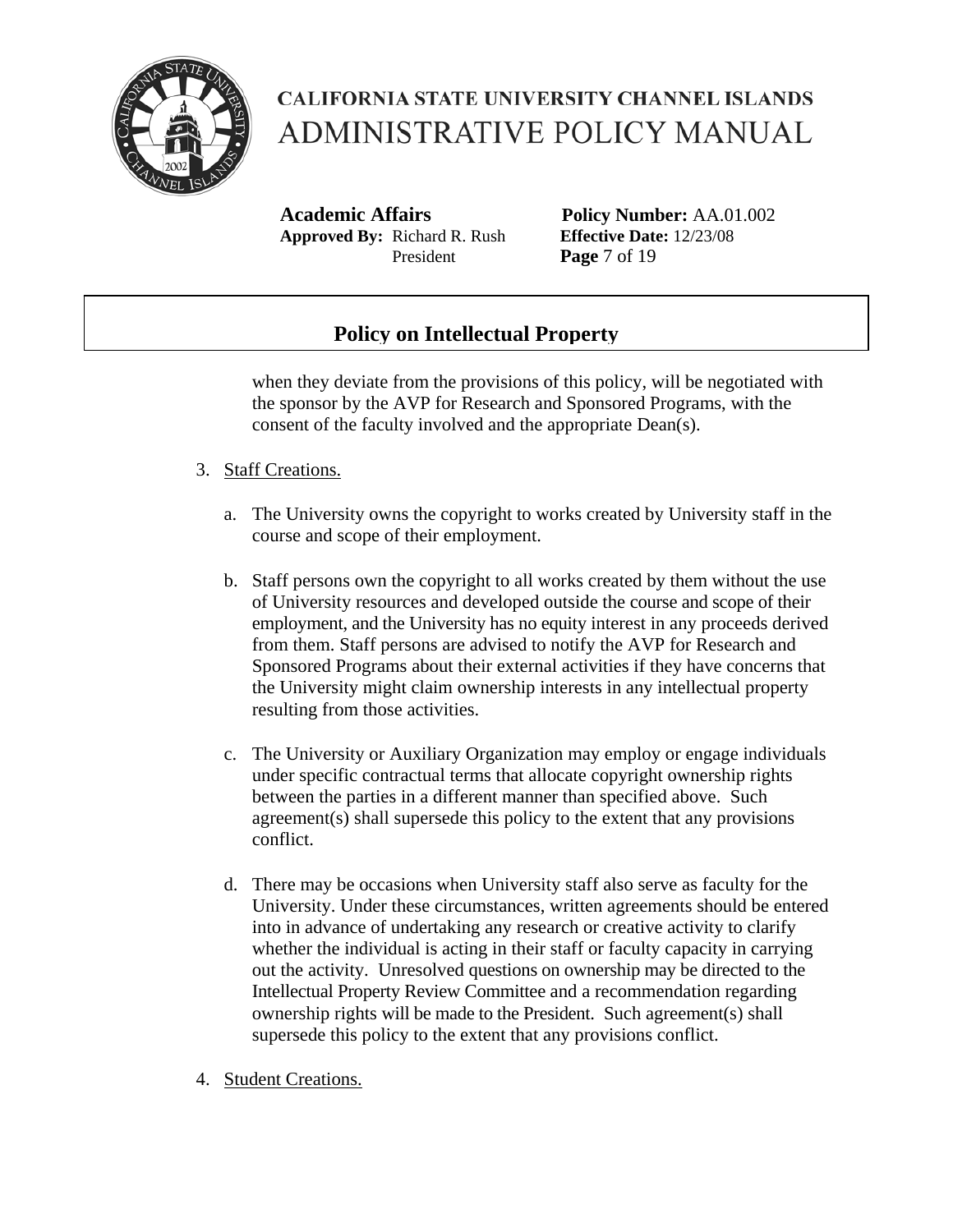

**Academic Affairs Policy Number:** AA.01.002 **Approved By:** Richard R. Rush **Effective Date:** 12/23/08 President **Page** 8 of 19

### **Policy on Intellectual Property**

- a. Students will normally own the copyright to the scholarly and creative publications they develop, including works fulfilling course requirements (term papers and projects), Capstone Projects, and Masters Theses/Projects. Students retain copyright ownership as long as they are not paid for the work that results in the creation and do not receive extraordinary University resources in support of the work. Nonetheless, by enrolling at the University, the student grants the University a nonexclusive, royalty-free license to mark on, modify, publicize and retain the work as may be required by the faculty, department, or the University. The University is not entitled to an equity share in any ownership profits, except in the circumstances covered below.
- b. When the student is employed by the University and the creation falls within the scope of that employment, either the University or the faculty member (when the student is hired specifically to work on a faculty project) owns the copyright according to the same standards that apply to staff creations, under sections II.A.3 above, or faculty creations under Section II.A.2.
- c. If the student receives extraordinary University resources that further the creation or development of the creative work, then the student owns the copyright, but the University retains an equity interest in the creation, using the same standards that govern faculty creations under section II.A.2.b.
- d. If the student works on a sponsored project or a special intellectual property agreement and the creation falls within the scope of that work, then the student is bound by the written agreements governing the allocation of copyright ownership.
- e. When the student is employed by an outside entity (not the University or Auxiliary Organization) and the creation falls within the scope of that employment, then the student normally will be bound by a contract with the outside entity, including any provisions for copyright ownership, and the University will have no rights to the intellectual property developed.

#### B. Patents.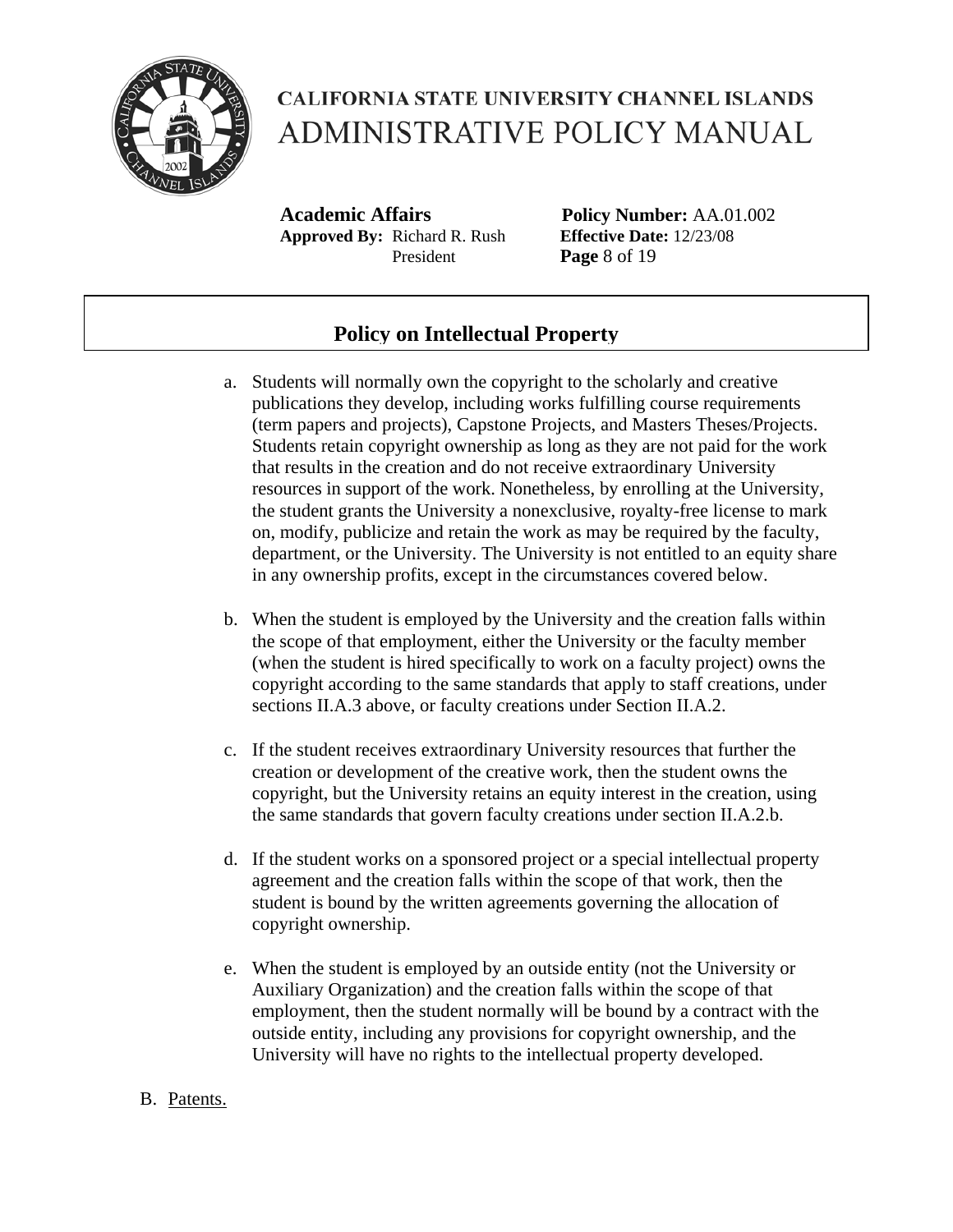

**Academic Affairs Policy Number:** AA.01.002 **Approved By:** Richard R. Rush **Effective Date:** 12/23/08 President **Page** 9 of 19

### **Policy on Intellectual Property**

- 1. Framework. This section deals with the ownership of patentable intellectual property created by faculty, staff and students (in separate sections). Faculty inventions are governed by section II.B. 2.; staff inventions are governed by section II.B. 3; and student inventions are governed by section II.B. 4.
- 2. Faculty Inventions.
	- a. Faculty own the intellectual property resulting from their normal faculty bargaining unit work. The University's equity interest is determined by the circumstances listed below.
	- b. If the University provides extraordinary support to the creation of intellectual property, then the faculty will own the intellectual property rights, but the University will be entitled to an equity interest in the profits derived from the commercialization of the intellectual property, according to the provisions in section II.D.
	- c. If the University initiates a creative project, solicits voluntary faculty participation in the project, and provides funding for the project, possibly including compensation/reassigned time for the faculty member, the University will own the intellectual property rights developed through the project unless the University agrees to share ownership. A written document, signed by the faculty member prior to initiation of the project, will be executed to acknowledge the University's ownership, or sharing arrangement, and the faculty member's commitment to cooperate with the University, at University expense, to protect and commercialize the intellectual property. Should the parties agree, the University may opt to share with the faculty involved any profits that result from the intellectual property created on the project. Such agreement, and the details of profit-sharing arrangements, shall be recorded in a written document, signed by both parties, which shall supersede this policy to the extent that any provisions conflict.
	- d. If the University/Auxiliary Organization and an outside sponsor enter into an agreement to carry out research or other creative activities involving faculty,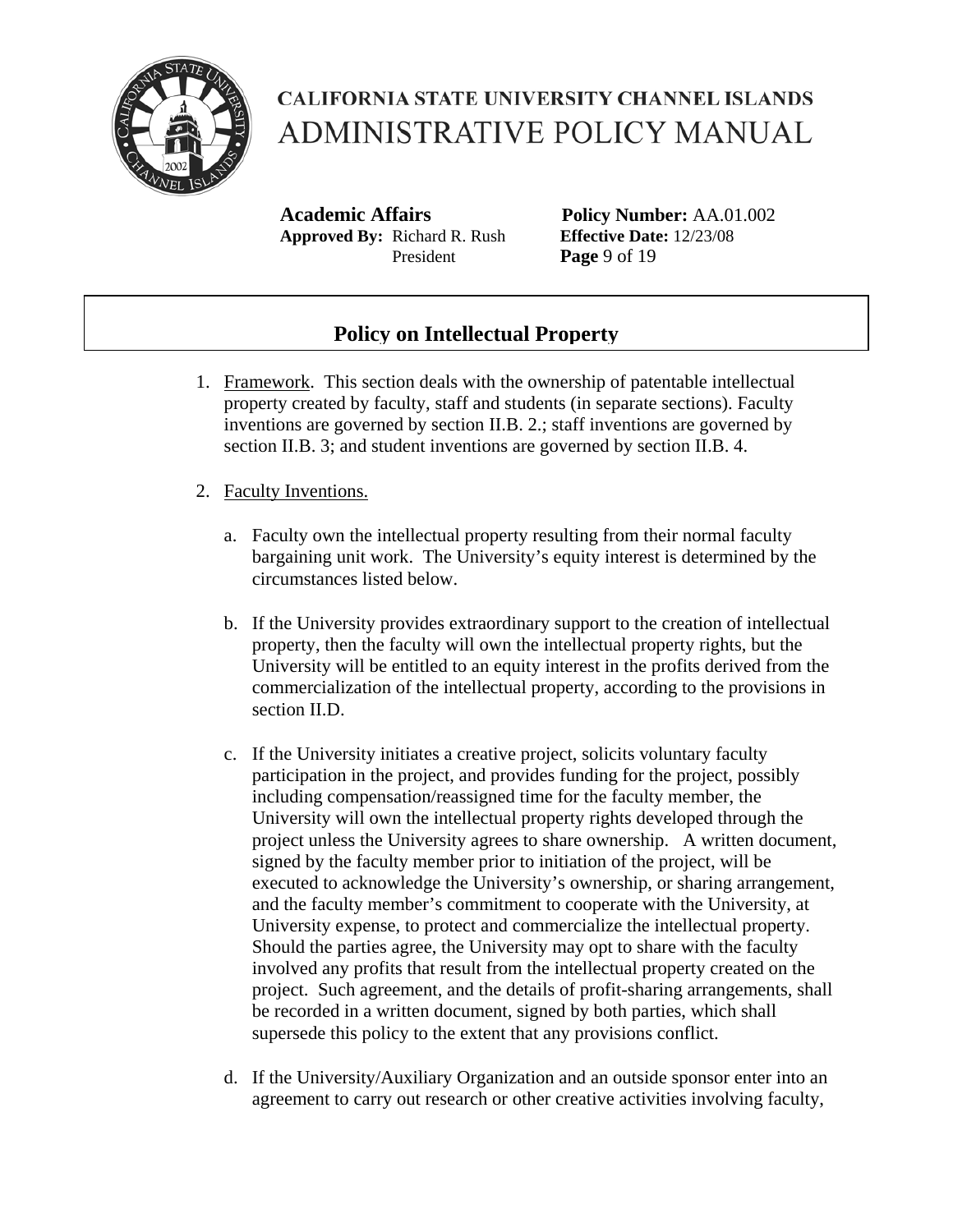

**Academic Affairs Policy Number:** AA.01.002 **Approved By:** Richard R. Rush **Effective Date:** 12/23/08 President **Page** 10 of 19

### **Policy on Intellectual Property**

the faculty who participate in the project shall comply with the conditions of the agreement pertaining to the ownership, protection and licensing of intellectual property developed, and may be required to agree in writing that they will so comply. The intellectual property terms of such agreements, even when they deviate from the provisions of this policy, will be negotiated with the sponsor by the AVP for Research and Sponsored Programs, with the consent of the faculty involved and the appropriate Dean(s). Such agreement(s) shall supersede this policy to the extent that any provisions conflict.

#### 3. Staff Inventions.

- a. The University shall own all intellectual property rights in works created by University staff in the course and scope of their employment.
- b. The University has no equity interest in any proceeds derived from intellectual property that is created by staff without the use of University resources and that is developed outside the course and scope of employment. Staff persons are advised to notify the AVP for Research and Sponsored Programs about their external activities if they have concerns that the University might claim ownership interests in any intellectual property that results from those activities.
- c. The University or Auxiliary Organization may employ or engage individuals under specific contractual terms that allocate intellectual property rights between the parties in a different manner than specified above.
- d. There may be occasions when University staff also serve as faculty for the University. Under these circumstances, written agreements should be entered into in advance of undertaking any research or creative activity to clarify whether the individual is acting in their staff or faculty capacity in carrying out the activity. Unresolved questions on ownership may be directed to the Intellectual Property Review Committee and a recommendation regarding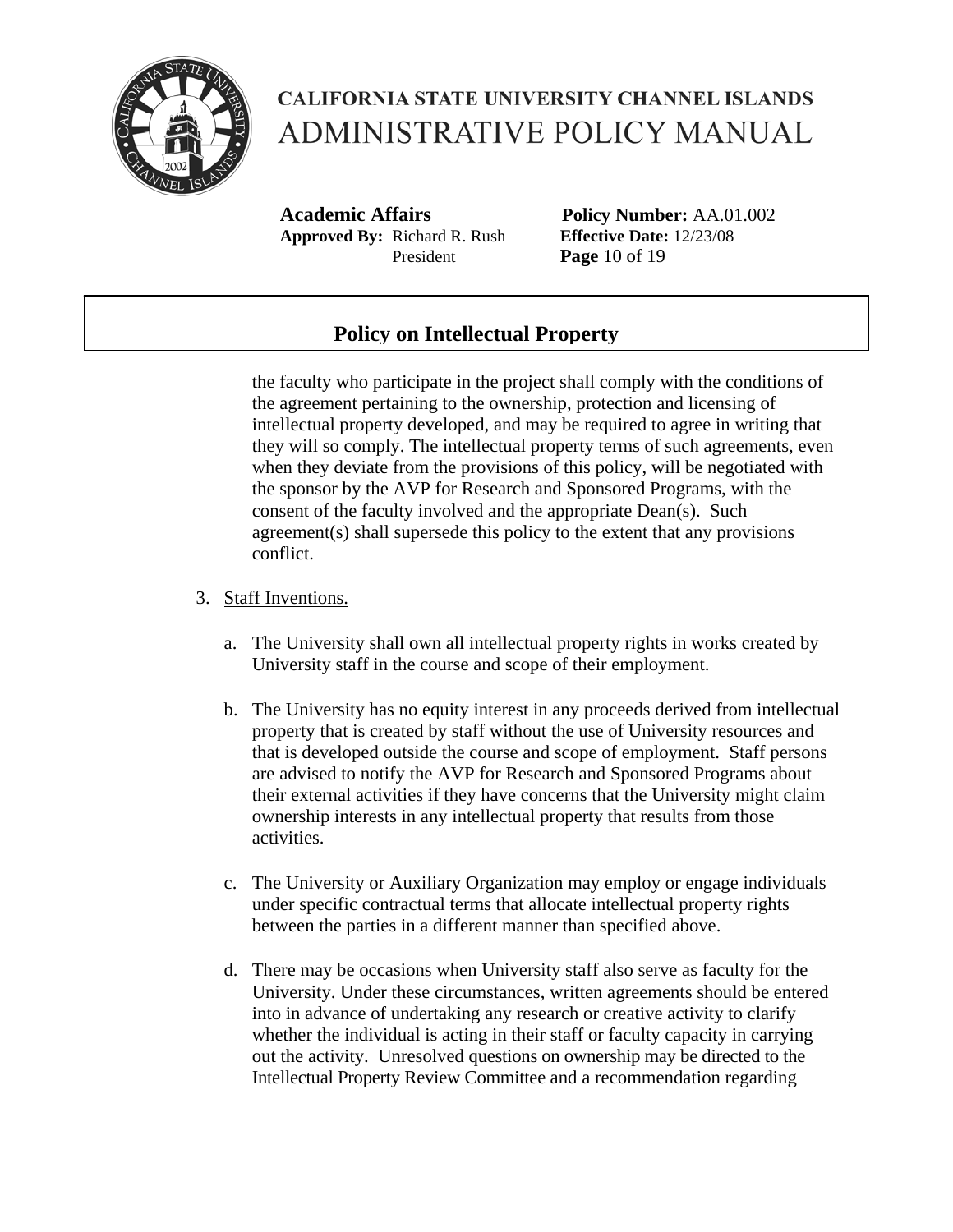

**Academic Affairs Policy Number:** AA.01.002 **Approved By:** Richard R. Rush **Effective Date:** 12/23/08 President **Page** 11 of 19

### **Policy on Intellectual Property**

ownership rights will be made to the President. Such agreement(s) shall supersede this policy to the extent that any provisions conflict.

- 4. Student Inventions. Students enrolled at the University may create valuable intellectual property while fulfilling course requirements, in conjunction with University employment, and/or through the use of University resources. The ownership interests in such intellectual property depend on the particular circumstances surrounding the creation. In particular, students must be careful to differentiate their own creative contributions from those of their faculty instructors and mentors. The following parameters apply:
	- a. The student is not paid for the work that results in the creation and does not receive significant University resources in support of the work. In these circumstances, the student owns the intellectual property interests in the creation. This is true even if the intellectual property is created to fulfill course requirements or other academic requirements. Nonetheless, by enrolling at the University, the student grants the University a nonexclusive, royalty-free license to mark on, modify, publicize and retain the work as may be required by the faculty, department or the University. The University is not entitled to an equity share in any ownership profits, except in the circumstances covered below.
	- b. The student is employed by the University/Auxiliary Organization and the creation falls within the scope of employment. In these circumstances, either the University or the supervising faculty owns the intellectual property, according to the same standards that apply to staff creations under sections II.B.3, or faculty creations under Section II.B.2.
	- c. The student receives extraordinary University resources that further the creation or development of the intellectual property. In these circumstances, the student owns the intellectual property, but the University retains an equity interest, using the same standards that govern faculty creations under section II.B.2.b.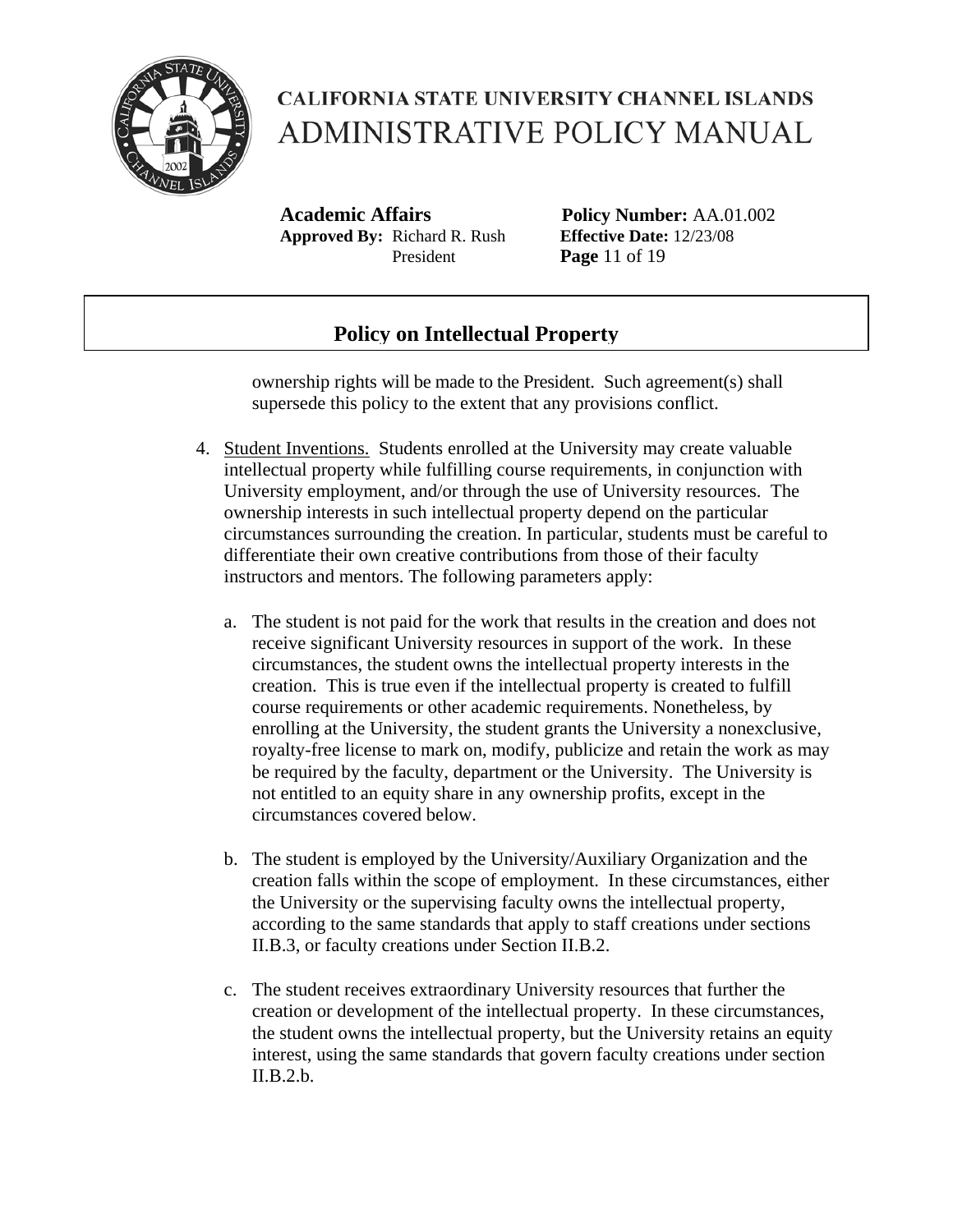

**Academic Affairs Policy Number:** AA.01.002 **Approved By:** Richard R. Rush **Effective Date:** 12/23/08 President **Page** 12 of 19

### **Policy on Intellectual Property**

- d. If the student works on a sponsored project or under a special intellectual property agreement and the creation falls within the scope of that work, then the student is bound by the written agreements governing the allocation of intellectual property rights.
- e. The student is employed by an outside entity (not the University or Auxiliary Organization) and the creation falls within the scope of that employment. Under these circumstances, the student normally will be bound by a contract with the outside entity, including provisions intended to protect and allocate intellectual property rights, and the University will have no rights to the intellectual property developed. University resources may not be used unless a prior special intellectual property agreement is in place (see d. above).

#### C. Software.

- 1. The proprietary protection available for software is unique in that both copyright and patent are available. Copyright protection may cover the expression of the software ideas in a tangible medium, while patent protection may cover algorithmic inventions. Due to this dual approach, software should first be considered under the patent provisions of this policy at II. B., and is therefore subject to disclosure of any underlying algorithms that appear to have commercial value. After consideration of patent protection for valuable software algorithms, copyright, at II.A, should be considered as additional or alternative protection.
- 2. In accordance with section I.C.1, and absent a specific agreement to the contrary, the University favors the copyright and publication of source code as well as its underlying object code. This is in contrast with the common commercial practice that utilizes trade secrecy for source code in order to prevent the dissemination and discussion of any innovative ideas it reveals. As with the underlying algorithms that, if patented, must be published so that they may be studied and discussed by other researchers, the University believes that source code should be published in a form that is amenable to research and will promote scientific progress. The object code is similarly subject to copyright.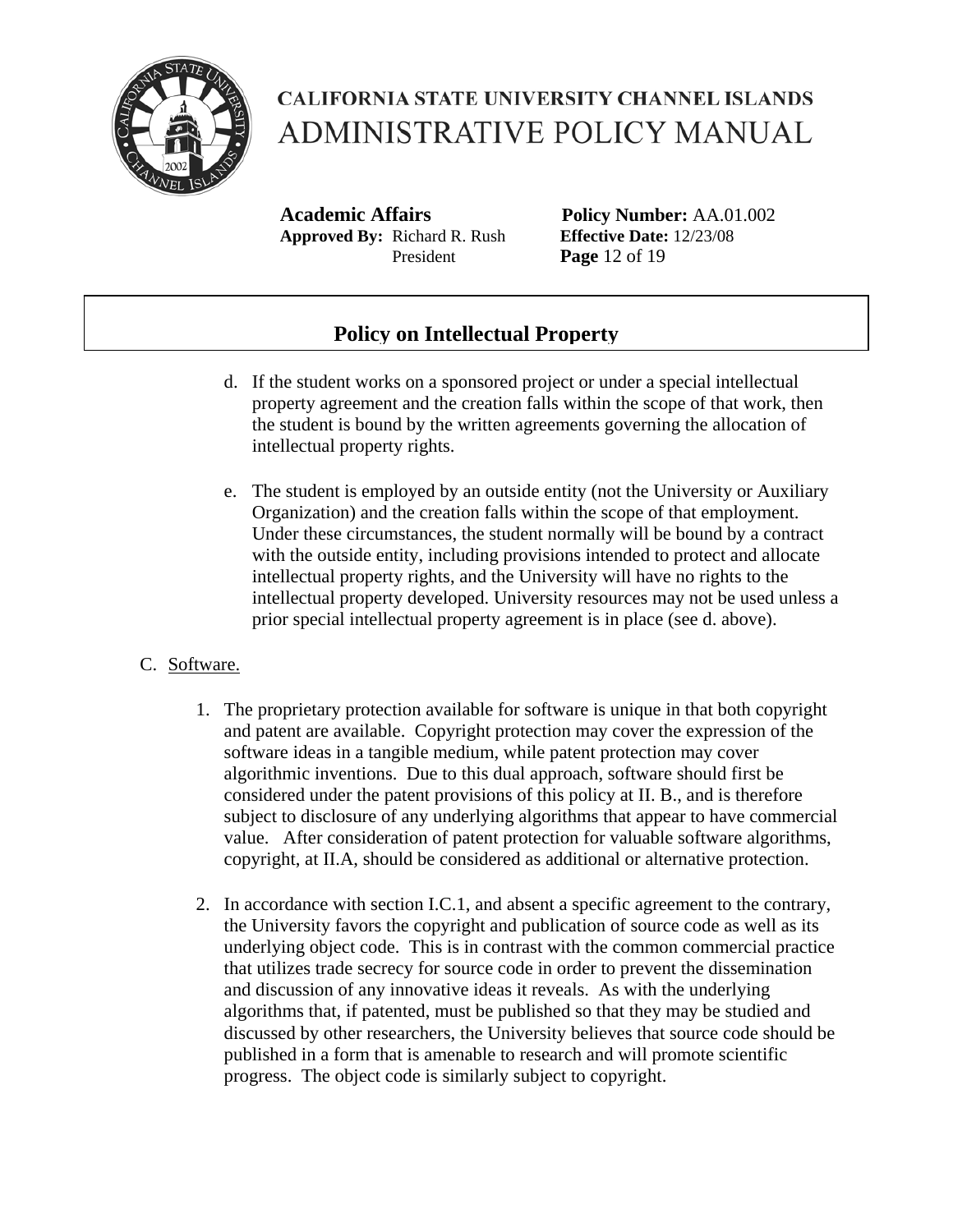

**Academic Affairs Policy Number:** AA.01.002 **Approved By:** Richard R. Rush **Effective Date:** 12/23/08 President **Page** 13 of 19

### **Policy on Intellectual Property**

- D. University Equity Interests. Even when the University does not own intellectual property under this policy, if the University provides extraordinary support to the creation of intellectual properties, it enjoys an equity interest in the net proceeds derived from those properties. The University's equity interest is determined by the extent of use and the value of this extraordinary support. The amount of the University's equity interest in a particular intellectual property will be agreed upon before the project is initiated, if possible, and in all cases before pursuing protection/commercialization. In no case will the University's share be greater than 50%. The amount that an individual creator/inventor must render to the University, in recognition of its equity interests, is determined as follows:
	- 1. When the amount of net proceeds received from an intellectual property subject to University equity interest is equal to or less than \$50,000 in a fiscal year, then the University is not entitled to any portion of the net income derived from that intellectual property.
	- 2. When the amount of net proceeds received from an intellectual property subject to University equity interest is greater than \$50,000 in a fiscal year, the net proceeds in excess of \$50,000 will be allocated between the University and the creator(s)/inventor(s) based on the previously determined equity interest agreement.

#### III. ADMINISTRATIVE PROCEDURES

#### A. The University.

1. University Administration. The University President is responsible for policy matters relating to intellectual property and affecting the University's relations with inventors and creators, public agencies, private research sponsors, industry, and the public. The Office of the Provost, through the AVP for Research and Sponsored Programs, and in coordination with the CSUCI Auxiliary Organization if appropriate, shall implement and administer this policy, including negotiation of intellectual property terms in agreements with sponsors, evaluation of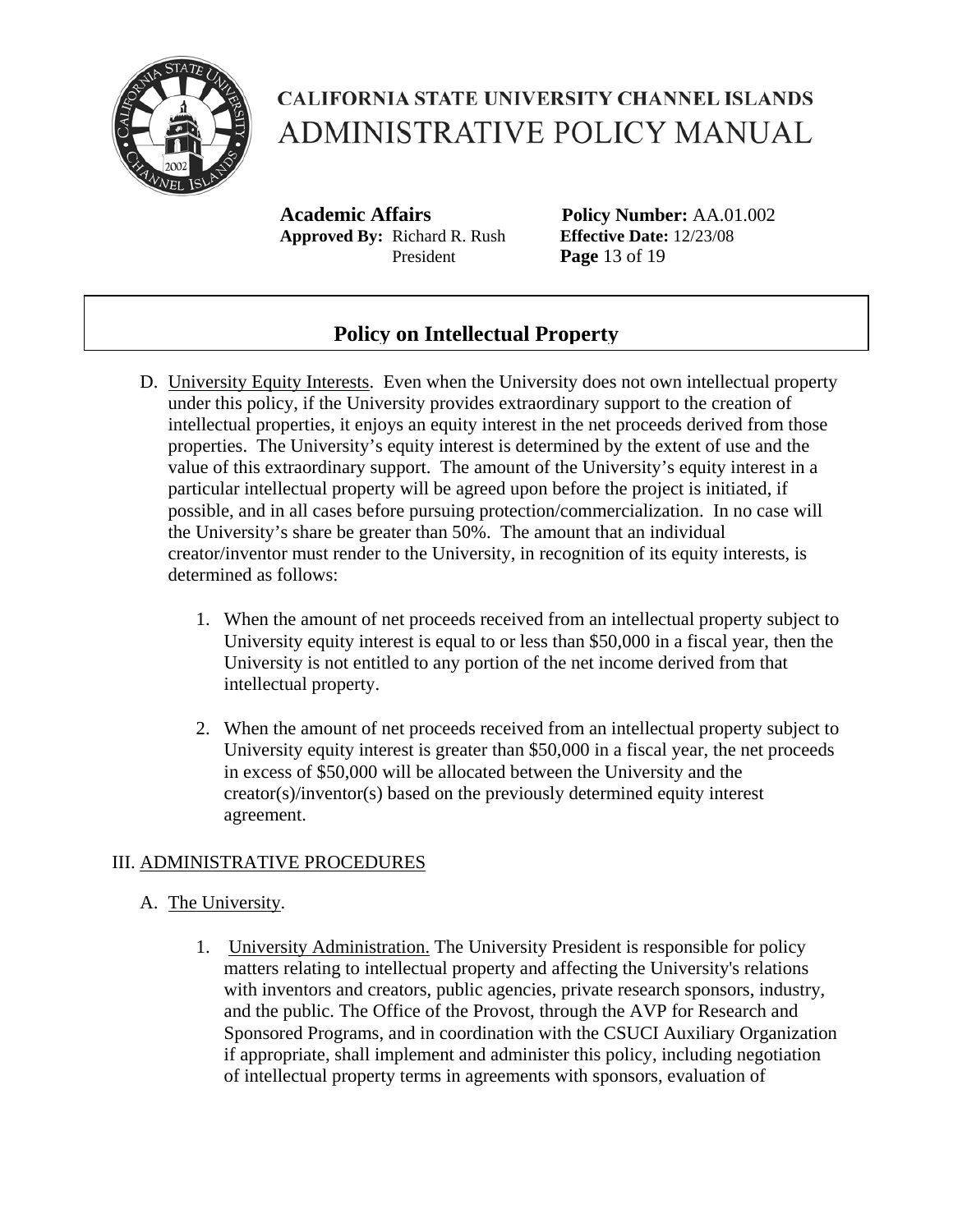

**Academic Affairs Policy Number:** AA.01.002 **Approved By:** Richard R. Rush **Effective Date:** 12/23/08 President **Page** 14 of 19

#### **Policy on Intellectual Property**

patentability or other forms of intellectual property protection, filing for patents, negotiation of use rights, and the pursuit of infringement actions.

2. Intellectual Property Review Committee. The University President shall appoint an Intellectual Property Review Committee. The Committee shall be composed of 9 members, 6 of whom shall be faculty. 5 of the faculty members (representing the discipline areas specified in the Academic Senate by-laws) shall be nominated by the Senate Executive Committee. The other faculty member shall be the Chair of ORSPAC. The other members shall be the AVP for Research and Sponsored Programs, the VP for Finance and Administration, and a student representative appointed annually by the ASI President. A faculty member shall chair the Committee. Faculty appointees shall serve three-year staggered terms. The Committee shall review and monitor University activities on matters relating to the administration of this policy. The Committee shall be consulted in advance concerning any material changes to the policy and shall participate fully in the future development of the policy. The Committee shall make recommendations for the allocation of the University's net proceeds from intellectual property.

When necessary, the Committee shall review invention disclosures and other information to evaluate the University's contribution to the development of particular intellectual properties. In many cases the inventor/creator will reach an agreement with the University concerning ownership rights and equity interest without the need for review by the Committee. In making its assessment, the Committee will rely on information provided by both the inventor/creator and the University. Committee deliberations will be in closed session to protect proprietary information. Similarly, committee records will be kept confidential and committee members will be bound to maintain confidentiality. The purpose of the review will be to help the parties reach agreement within the framework of this policy.

In the event of any disagreement among interested parties concerning interpretation or application of this policy, the Committee will serve as the appellate body advisory to the University President. In cases where the Committee is unable to resolve such disagreements to the satisfaction of the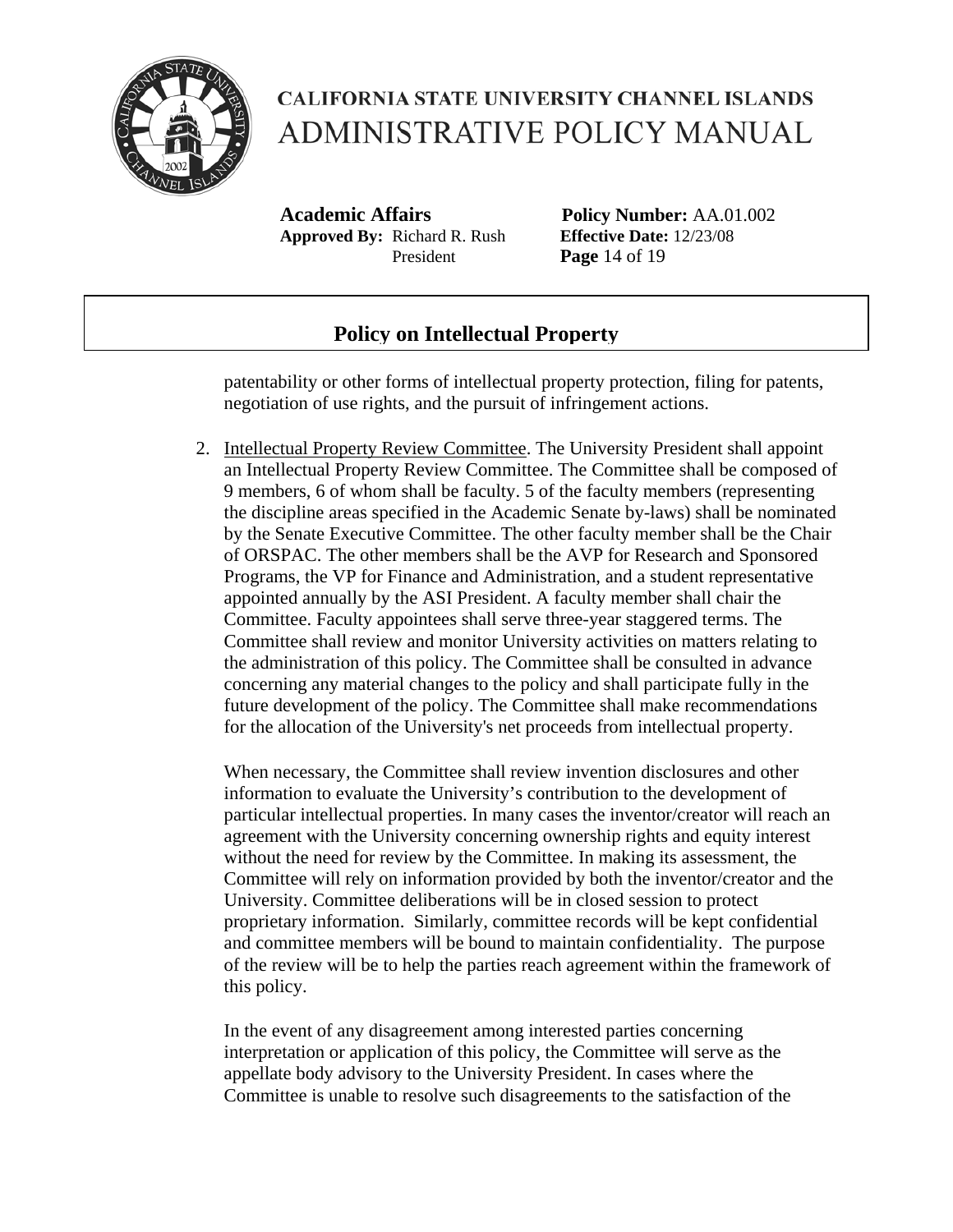

**Academic Affairs Policy Number:** AA.01.002 **Approved By:** Richard R. Rush **Effective Date:** 12/23/08 President **Page** 15 of 19

### **Policy on Intellectual Property**

interested parties, then it shall submit a written recommendation for resolution of the dispute to the University President for a final administrative decision. The final resolution of any disagreement concerning the application or interpretation of this policy will be governed by applicable law and collective bargaining agreements.

At the beginning of each academic year, the Auxiliary Organization will provide to the AVP for Research and Sponsored Programs a summary statement of income and expenses from intellectual property in which the University has an interest, if any, and an accounting of income and disbursements of the Commercialization Fund and the Research Fund (see IV-B). The AVP will submit this information to the Intellectual Property Review Committee, in a written report of all the activities in which that Office has been involved in the preceding year.

3. University Assistance. The protection and commercialization of intellectual property requires close attention to relevant laws. For example, for a patentable invention, one must carefully and properly document all activities involved in developing the invention from conception to reduction to practice. In addition, there are reasons to preserve secrecy for certain time periods so that the invention can be adequately protected. These considerations often run counter to the typical academic approach of quickly sharing knowledge in the form of presentations at professional meetings and publications in scholarly journals.

Even when the University does not own intellectual property under this policy, or enjoy an equity interest in it, the Office of Research and Sponsored Programs can provide guidance to faculty and students about the basic process for and issues regarding protection of intellectual property. Further, under certain circumstances in which the University holds an equity interest, legal, financial and business assistance may be provided to faculty who wish to protect or commercialize their intellectual property. The University's decision to provide such assistance will be made on a case-by-case basis.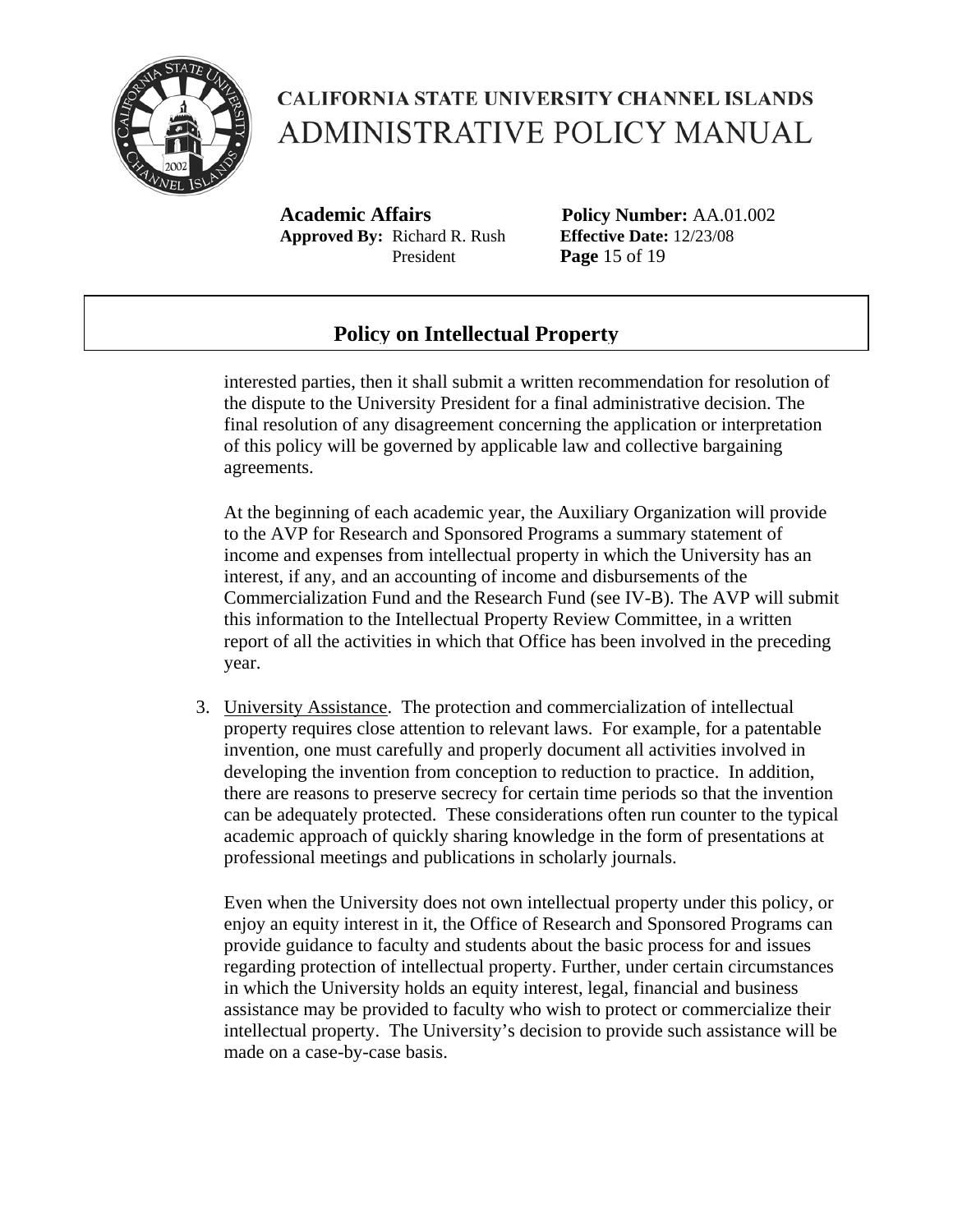

**Academic Affairs Policy Number:** AA.01.002 **Approved By:** Richard R. Rush **Effective Date:** 12/23/08 President **Page** 16 of 19

### **Policy on Intellectual Property**

At the very least, inventors/creators should file a disclosure statement (see Section III.C.1) with the Office of Research and Sponsored Programs. The disclosure serves as an important element in the protection process since it is dated and includes a description of the invention, including when it was conceived and reduced to practice. The Office of Research and Sponsored Programs, as a disinterested party, maintains this disclosure as documentation to support potential patent claims. When the University/Auxiliary Organization provides legal, financial, business and/or other extraordinary services to support intellectual property interests, they are entitled to recoup expenditures from gross proceeds derived from those intellectual property interests that are successfully commercialized.

4. Inactivity. If a determination has been made that the University owns or has an equity interest under this policy in a particular intellectual property, a decision to pursue protection and commercialization of that property will normally be made within six months of a request by the inventor/creator for such a decision. If the University decides to pursue protection and commercialization it must then act diligently in this regard. If the University fails to act diligently the inventor/creator may request reconsideration of the decision to pursue. Alternatively, if the University determines not to pursue protection/development of the intellectual property, it will renegotiate its ownership and/or equity rights with the creator/inventor.

#### B. CSUCI

The University functions in several roles relating to the perfection, protection, transfer and development of intellectual property held by the faculty, students, staff, or the Auxiliary Organization. Among these are:

1. Perfection of Rights. The perfection of legal and equity interest in intellectual property generally involves exacting documentation and compliance with statutory and regulatory procedures. The University typically acts as the contracting agency for externally sponsored research and development projects on behalf of the University and the principal investigator. Sponsored agreements may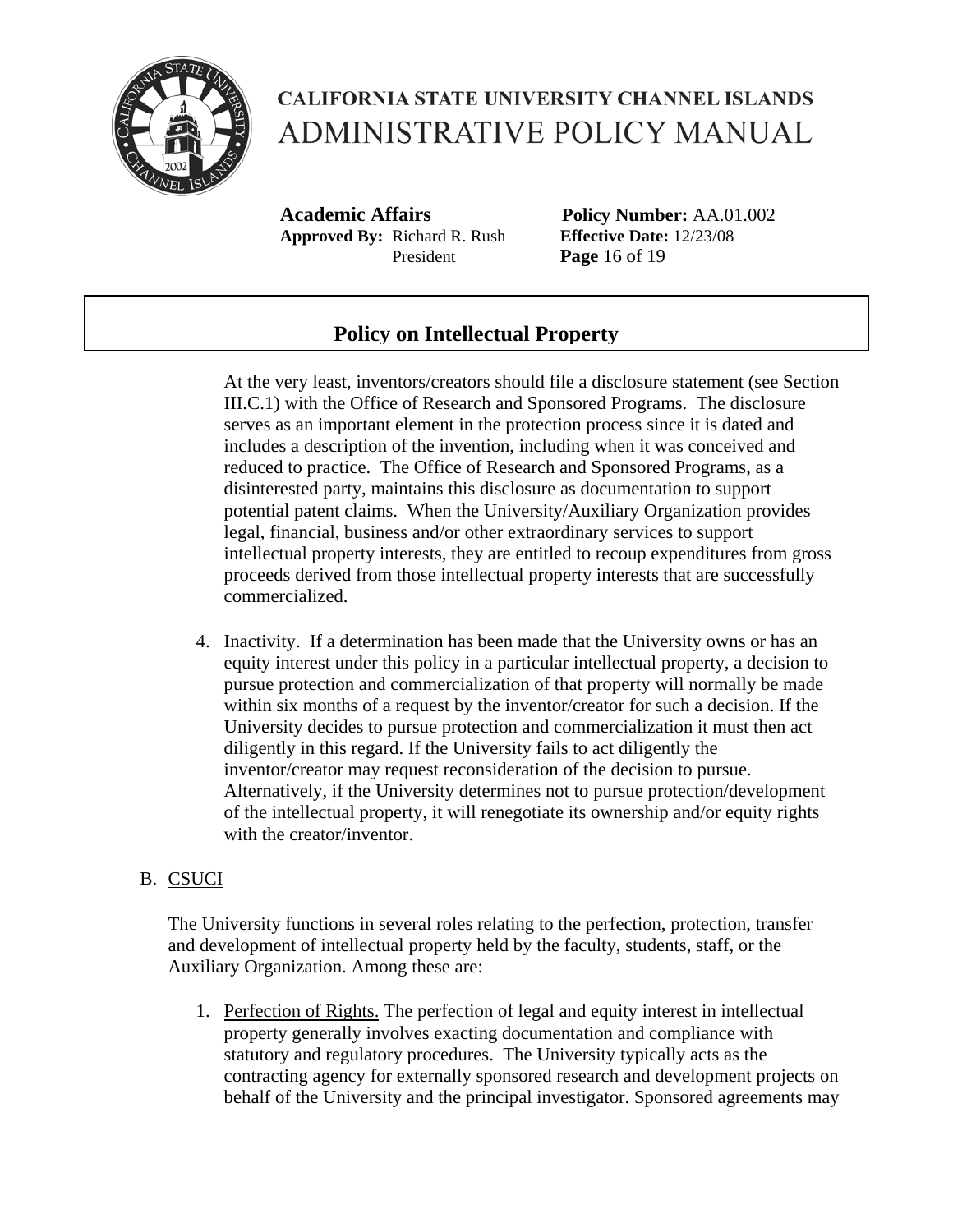

**Academic Affairs Policy Number:** AA.01.002 **Approved By:** Richard R. Rush **Effective Date:** 12/23/08 President **Page** 17 of 19

### **Policy on Intellectual Property**

have specific invention or creation disclosure requirements, and patent/copyright and licensing provisions requiring compliance through the University.

- 2. Protection. At the request of the AVP for Research and Sponsored Programs, or in satisfaction of sponsored agreement requirements, the University shall initiate action to further evaluate the need for and practicality of securing appropriate statutory protection over any intellectual property subject to this policy. Results of any such evaluations shall be reported to the AVP for Research and Sponsored Programs and the inventor or creator.
- 3. Transfer and Development. At the request of the University the Auxiliary Organization may serve as the transfer and development agent for those with legal and/or equity rights to intellectual property under this policy. Actions to evaluate protection typically also involve the assessment of commercial viability, and may require the University or the Auxiliary Organization to negotiate among the interested parties appropriate assignment and collateral agreements to settle those interests and obligations, and to assure property protection and development opportunities. If the Auxiliary Organization acts as agent it will involve both the inventor/creator and the University (through the AVP for Research and Sponsored Programs) in all negotiations with potential buyers or licensers.
- 4. Fiscal Agent. The University is the designated fiscal agent in the administration of transactions involving University interests in intellectual property.

In providing the above services the University or the Auxiliary Organization shall be entitled to recover its direct costs.

#### C. The Creator/Inventor.

1. Required Disclosures. This policy addresses circumstances in which the University owns intellectual property created by faculty, staff and students, or enjoys an equity interest in it. When these circumstances exist, the faculty, staff or students who create the intellectual property shall file a disclosure statement with the AVP for Research and Sponsored Programs. At the appropriate time, the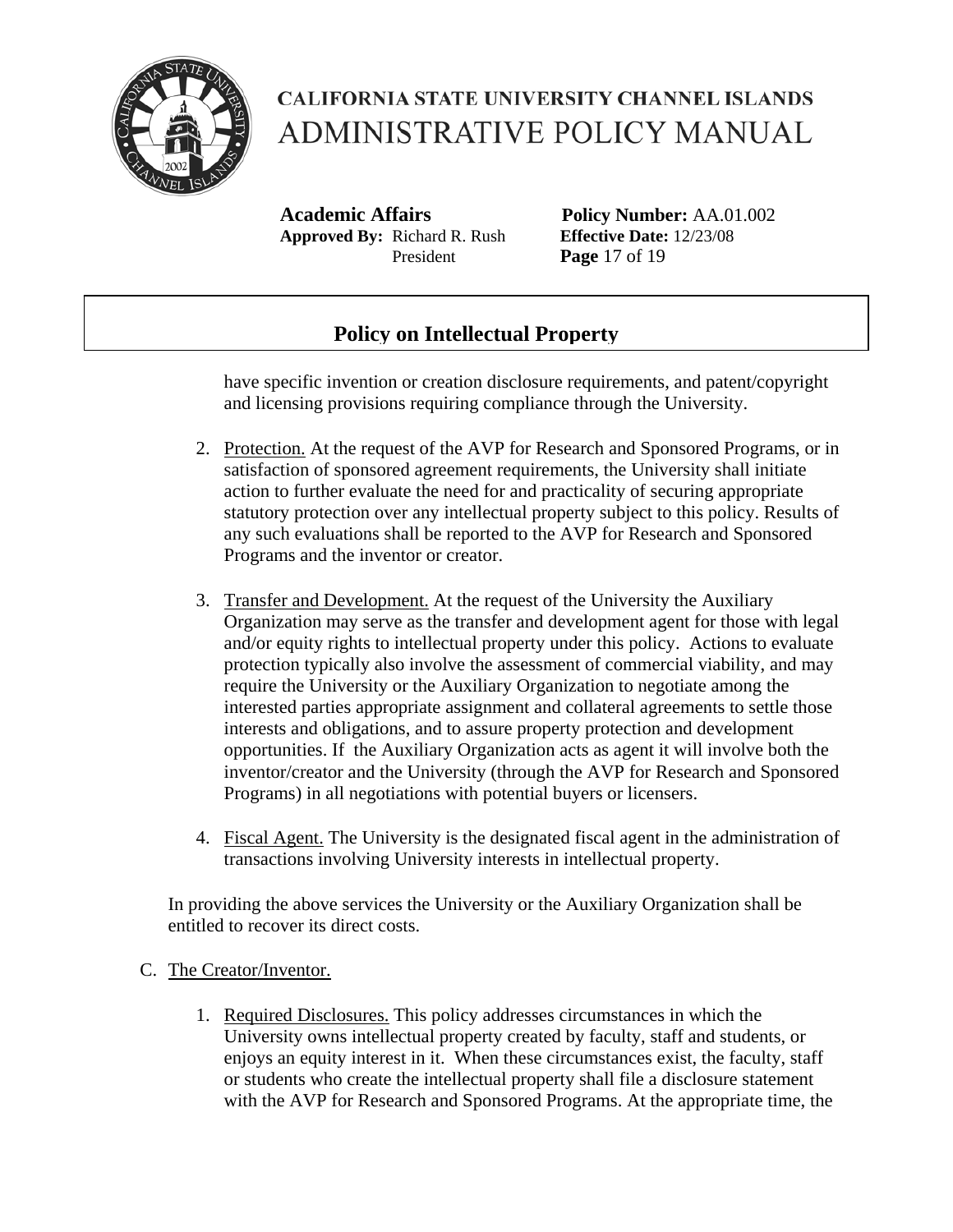

**Academic Affairs Policy Number:** AA.01.002 **Approved By:** Richard R. Rush **Effective Date:** 12/23/08 President **Page** 18 of 19

### **Policy on Intellectual Property**

AVP for Research and Sponsored Programs may refer the disclosure to the Intellectual Property Review Committee, which will assess rights of all interested parties consistent with other sections of this policy.

2. Protection and Commercialization. When the University owns, or enjoys an equity interest in, intellectual property under this policy, and has elected to pursue protection and commercialization of that intellectual property, the inventor/creator is expected to cooperate with the University and Auxiliary Organization, at the University/ Auxiliary Organization's expense, in the protection and development of the intellectual property, including executing appropriate written instruments to perfect legal and equity rights. It is anticipated that the inventor/creator, if he/she so chooses, will be an active participant in decisions regarding the further development, commercialization and/or licensing the intellectual property

#### D. Assignments of Interest.

1. Any transfers of ownership between those with any interest in specific intellectual property shall be documented through appropriate legal instruments, such as assignment agreements, in a form consistent with applicable law and regulations.

#### IV. INCOME ALLOCATIONS

- A. General Objectives. In the transfer of intellectual property and allocation of net proceeds derived from intellectual property, the general objectives are to direct funds toward the inventor(s)/creator(s), assure the transfer and development of those discoveries for the public benefit, and provide for the funding of future creative effort by University faculty, students and staff.
- B. Intellectual Property Funds. When the University owns intellectual property or enjoys an equity interest in it, the University's share of net proceeds derived from that intellectual property generally will be allocated among a Commercialization Fund, a Research Fund, the inventor/creator's academic department/academic unit, and college as determined by the University President. The Commercialization Fund is intended to support the protection and commercialization of specific intellectual properties developed in the